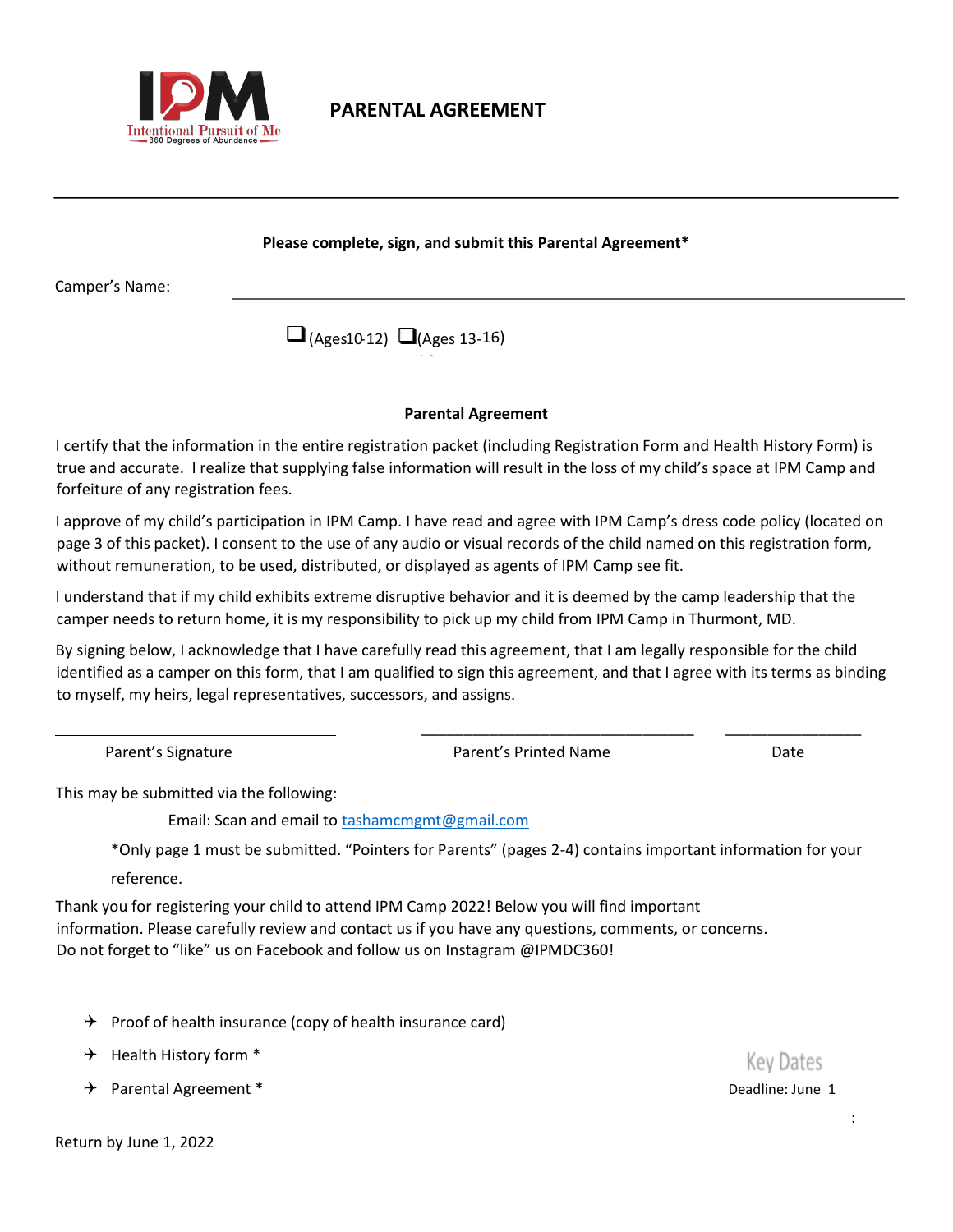

# **Pointers for Parents**

tashamcmgmt@gmail .com

- Ipm360.org

Email: All required documentation must be submitted and received by the appropriate deadline (as noted in the

PAYMENT The \$100 registration deposit reserves your child's space until the deadline. The deposit is not refundable or

transferable to another camper. The total registration fee is **\$350 per camper**. The balance must be submitted and received by June 1 for IPM Camp. and may be paid via the following:

Mail: Make checks and money orders payable to "Intentional Pursuit of Me" Debit or Credit Card: [Click Here](https://www.tickettailor.com/events/ipmcamp/507165)

Please note that it is your responsibility to ensure that the payment is received by IPM Camp on or before the appropriate deadline. If full payment is not received by the deadline, you will forfeit your child's space at camp and the non-refundable deposit. Additionally, checks returned by the bank for insufficient funds incur a \$25 return check fee and jeopardize the camper's space at camp if the registration fee is not paid in full in cash by the deadline.

WAITING LIST If your child has been placed on the Waiting List, then we have reached our maximum capacity for campers. We will review our registrations following the registration deadline. Campers who have an unpaid balance will forfeit their spaces and those spaces will be filled from our waiting list. Additionally, as we add staff members, we will be able to accept additional campers. We will notify you following the registration deadline regarding your child's status and the procedure if we do have space available for your child.

DEPARTURE & CHECK-IN We will depart from Payne Elementary School, 1445 C Street SE, at 1:00 pm on Sunday. Please arrive no later than 12:30 pm to complete the check-in process so that we can depart on time. During this process, your child will receive a name tag and luggage tags, and will submit any required medication. All medication that your child is taking should be submitted, including prescribed or over-the-counter medication, inhalers, and nebulizers. Our health care staff will administer medication as needed and will contact you if any health related issues arise. Your child's temperature will also be taken since a fever is a common sign of communicable illness. You will also be submitting your Covid-19 Self certification form as well

RETURN We will return to Payne Elementary School, 1445 C Street SE, at approximately 2:00 pm on Friday.

**ELECTRONICS** Electronic devices larger than a cell phone are not allowed at IPM Camp.

WHAT TO BRING TO CAMP We strongly recommend that parents write the name or initials of their children inside their clothing, luggage, and personal items to prevent items from being lost. We cannot be responsible for the security of your child's possessions. Campers should bring the following: Sheets/blankets (or sleeping bag) and pillow, towels, washcloth, soap, lotion, sunscreen, modest swimsuit, sweater or light jacket, modest clothes, tennis shoes, toothbrush, toothpaste, personal hygiene products, poncho, etc.

## **DRESS CODE**

 Our dress code policy is based on the principle of modesty, as certain styles of clothing can be a distraction for many. Our intent is not to bring attention to how one looks, but to highlight our inner abundance and love. Both campers and staff are required to adhere to the dress code policy. Anyone in violation of this policy will be asked to change clothes or make the appropriate changes to render their clothing modest, as follows:

‣ Modest shorts and skirts are acceptable.

- ‣ Clothing of all kinds should not be sheer or tight.
- ‣ Undergarments must not be visible.
- ‣ No bandeau tops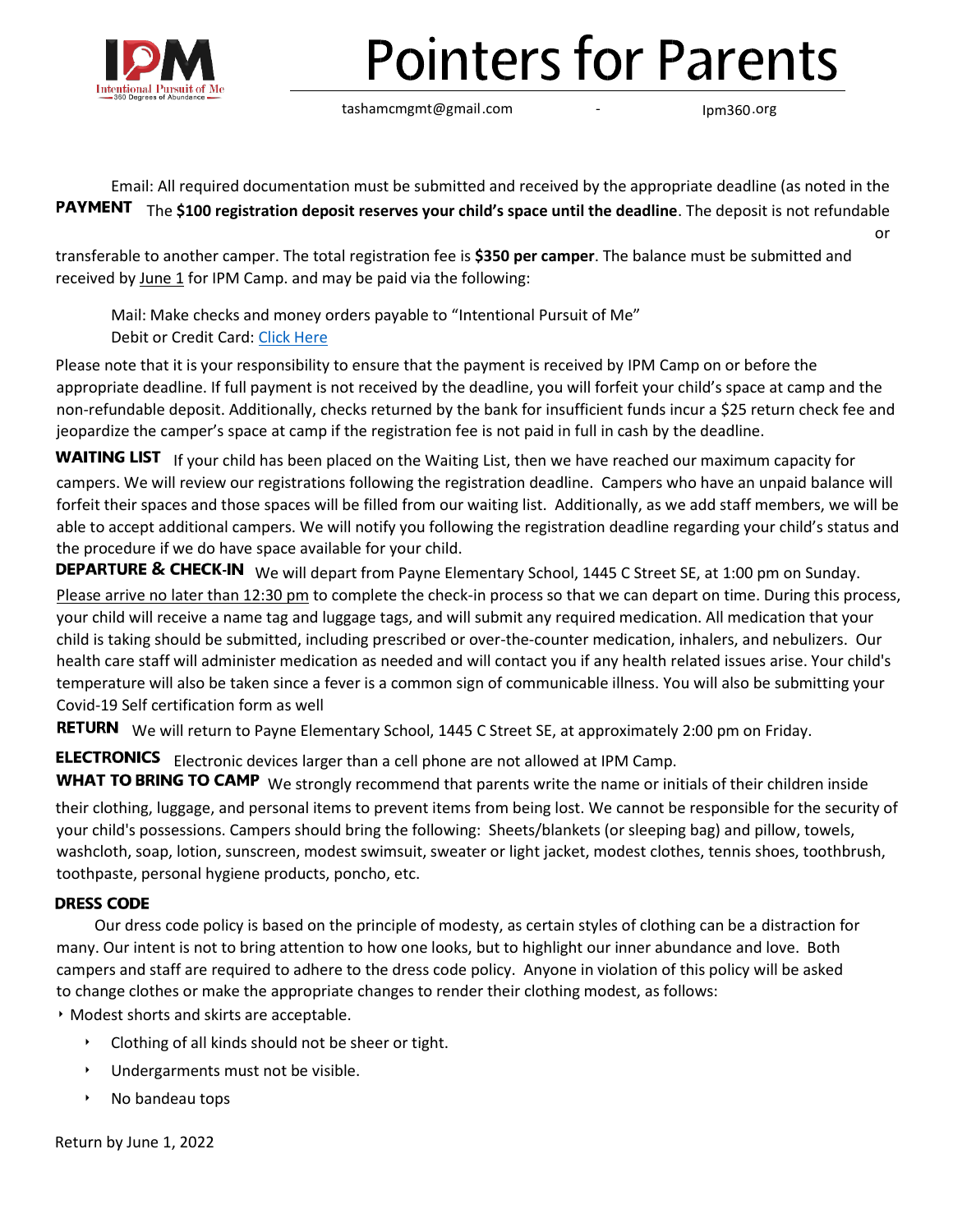‣ Attire with references to alcoholic beverages, illegal substances, gang affiliations, or indecent or sexually suggestive subjects is unallowable.

/isit the Camp<br>Visit the Camp Parents or legal guardians are permitted to visit IPM Camp, on Thursday July 14. You will find contact information and directions following the body of this letter. Other family members and friends who desire to visit should secure the permission of the parents, who should then notify IPM Camp administration ahead of time.

**CODE OF CONDUCT** Our goal is for everyone who attends IPM Camp to enjoy a rewarding experience. Thus, we have developed a behavior management plan that is based on positive behavior intervention and support. Campers who choose positive behavior are recognized and rewarded with tickets that can be redeemed for prizes. Campers who make inappropriate choices receive reflection tickets, which can result in the loss of swim time and recreation time. Campers are encouraged to be caring, to be courteous, and to communicate effectively. To achieve this, they are expected to adhere to the following five guidelines:

- Campers will follow all directions the first time they are given.
- $\cdot$  Campers will use polite language.
- ‣ Campers will keep hands, feet and objects to themselves.
- ‣ Campers will stay with their counselor or assigned group (excluding free times).
- ‣ Campers will keep their environment clean.

Campers that display severe misbehavior that endangers themselves or others are taken immediately to the camp director. These situations are handled on a case-by-case basis. In extreme cases, camp leadership may determine that the camper needs to return home. In this case, the parent will be notified immediately and will be expected to pick up the camper from Catoctin Mountain Park Thurmont, MD. Physical punishment is not exercised at IPM Camp under any circumstances.

## **CANCELLATIONS & REFUNDS**

If your child is unable to attend camp, please let us know as soon as possible. Requests for refunds must be submitted in writing by either email or postal mail. These requests will be reviewed on an individual basis and refunds will be issued following the end of the last camp session. The registration deposit of \$100 is nonrefundable and nontransferable.

## **Contact Information during Camp**

| Mailing address: | <b>IPM Camp</b>                                 |
|------------------|-------------------------------------------------|
|                  | Camp Misty Mount Historic District              |
|                  | Campground                                      |
|                  |                                                 |
|                  | Park Central Rd, Thurmont, MD 21788             |
|                  |                                                 |
| Phone:           | (202) 710-9057 (text, call or leave voice mail) |
| Email address:   | tashamcmgmt@gmail.com                           |